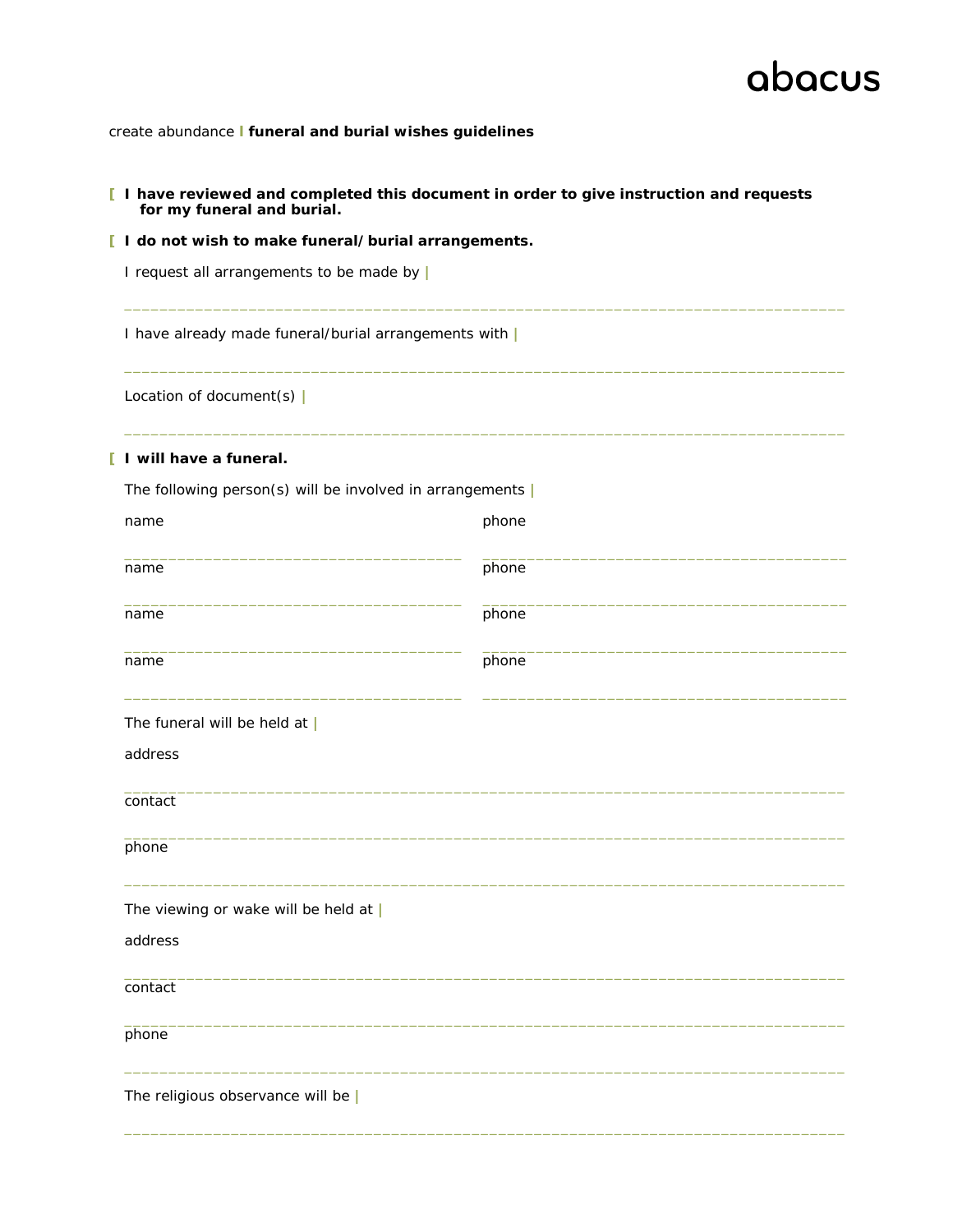#### [ I want: open casket [ ] closed casket [ ] cremation [ ] green burial [ ]

My burial clothing will include |

| The color and type of casket                             |       |
|----------------------------------------------------------|-------|
| I would like the following to be pallbearers             |       |
| name                                                     | phone |
| name                                                     | phone |
| name                                                     | phone |
| name                                                     | phone |
| name                                                     | phone |
| name                                                     | phone |
| name                                                     | phone |
| name                                                     | phone |
| [ I would like to have a burial service.                 |       |
| The following person(s) will be involved in arrangements |       |
| name                                                     | phone |
| name                                                     | phone |
| name                                                     | phone |
| name                                                     | phone |
| I will be buried at                                      |       |
| address                                                  |       |
| contact                                                  |       |

phone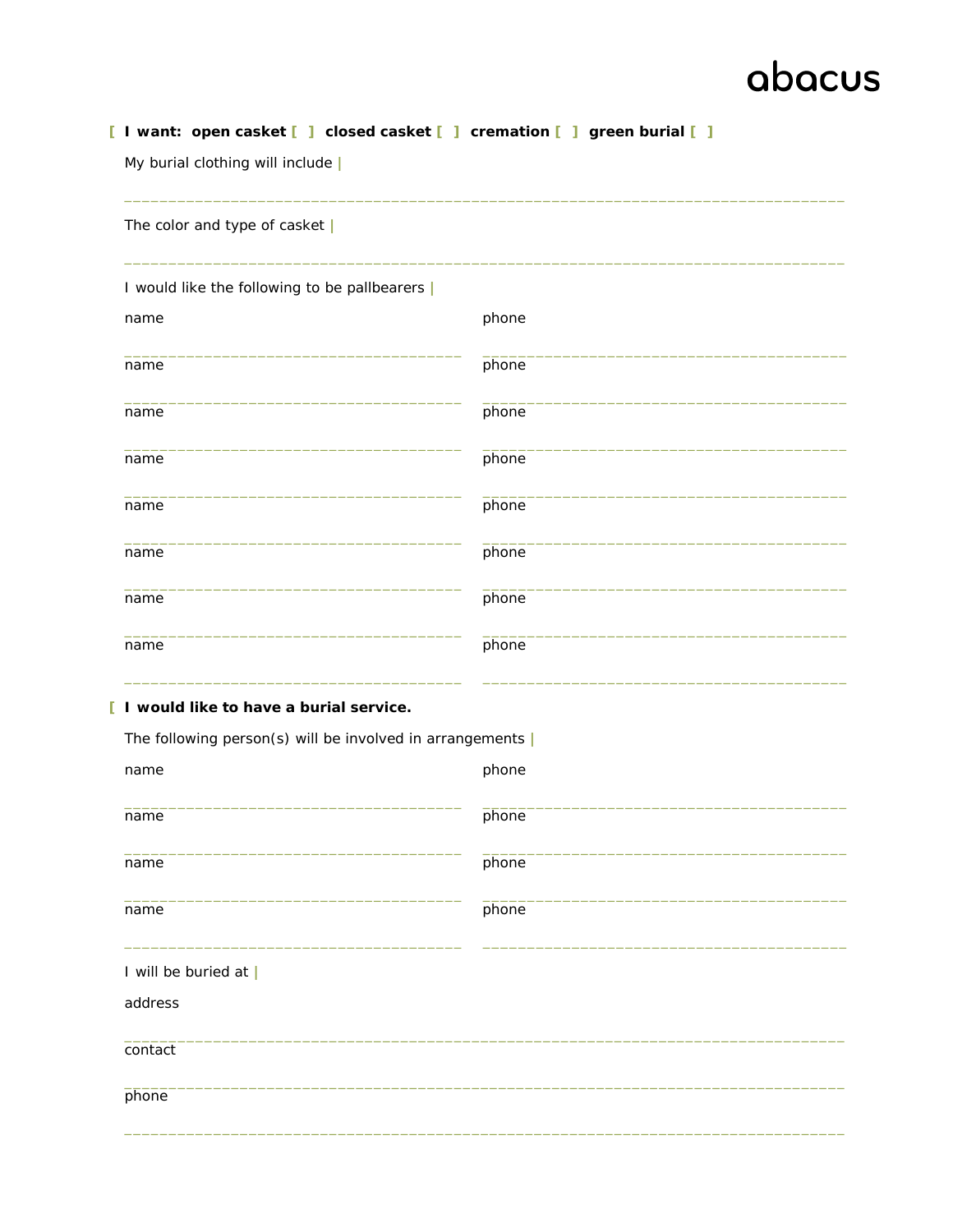The religious observance will be |

| [ I would like to be cremated.                                                                                |       |
|---------------------------------------------------------------------------------------------------------------|-------|
| The following person(s) will be involved in arrangements $ $                                                  |       |
| name                                                                                                          | phone |
| name                                                                                                          | phone |
| name                                                                                                          | phone |
| name                                                                                                          | phone |
| My cremated remains will be                                                                                   |       |
| Placed in a columbarium or mausoleum at [ ]                                                                   |       |
| address                                                                                                       |       |
| contact                                                                                                       |       |
| phone                                                                                                         |       |
| Buried in a cemetery plot at [ ]                                                                              |       |
| address                                                                                                       |       |
| contact                                                                                                       |       |
| phone                                                                                                         |       |
| Retained at the home/location of []                                                                           |       |
| address                                                                                                       |       |
| contact                                                                                                       |       |
| phone                                                                                                         |       |
| My ashes are to be scattered $\begin{bmatrix} 1 \\ 1 \end{bmatrix}$ in accordance with local laws<br>location |       |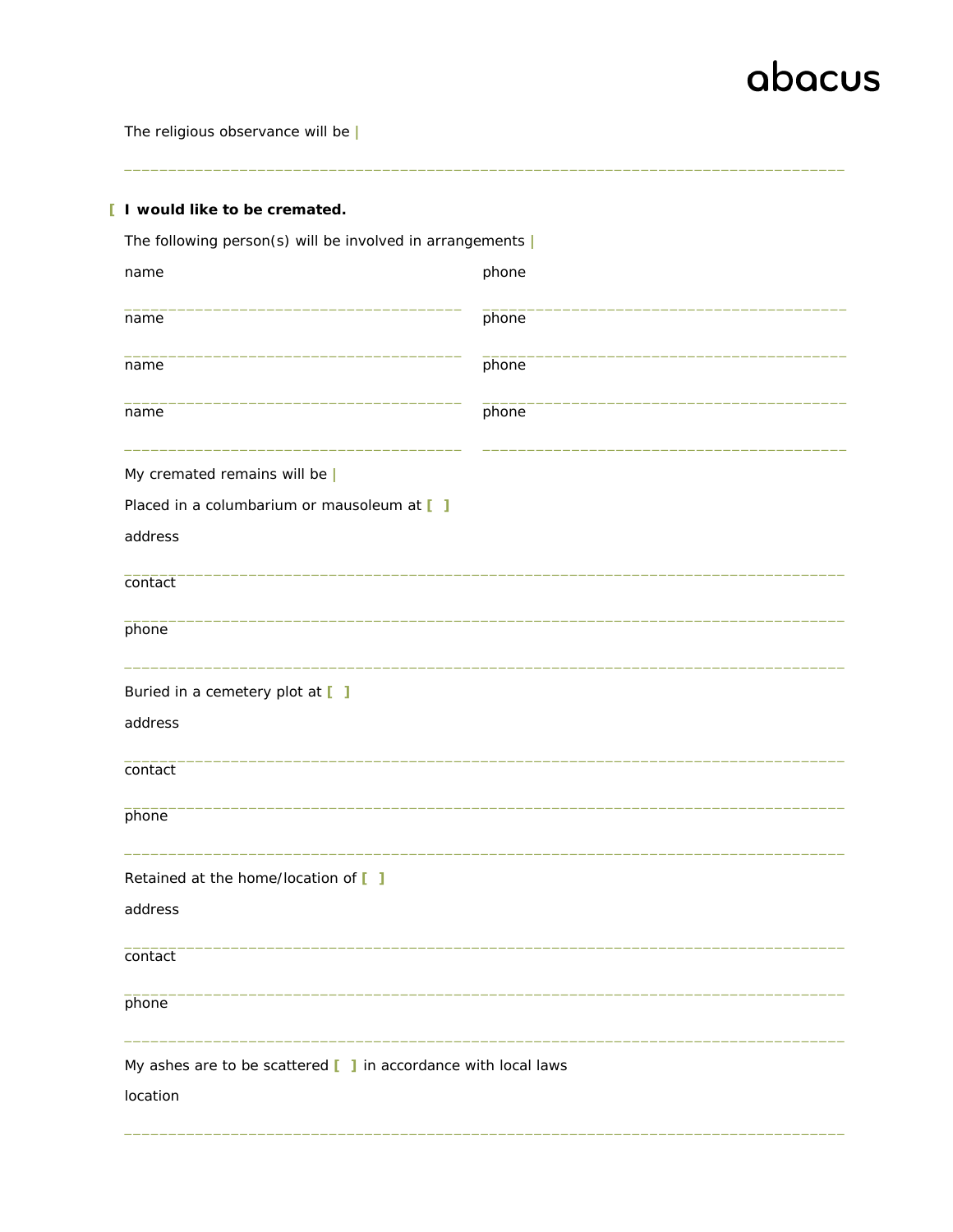#### [ I would like to have a green burial service.

| The following person(s) will be involved in arrangements |
|----------------------------------------------------------|
| phone                                                    |
| phone                                                    |
| phone                                                    |
| phone                                                    |
| wish that the following service(s) take place.           |
|                                                          |

| Service at casket burial $\begin{bmatrix} 1 \\ 1 \end{bmatrix}$ Memorial service $\begin{bmatrix} 1 \\ 1 \end{bmatrix}$ Service for cremated remains $\begin{bmatrix} 1 \\ 1 \end{bmatrix}$ |       |  |
|---------------------------------------------------------------------------------------------------------------------------------------------------------------------------------------------|-------|--|
| The following person(s) will be involved in arrangements $ $                                                                                                                                |       |  |
| name                                                                                                                                                                                        | phone |  |
| name                                                                                                                                                                                        | phone |  |
| name                                                                                                                                                                                        | phone |  |
| name                                                                                                                                                                                        | phone |  |
| The service will be at $ $                                                                                                                                                                  |       |  |
| address                                                                                                                                                                                     |       |  |
| contact                                                                                                                                                                                     |       |  |
| phone                                                                                                                                                                                       |       |  |
| The religious observance will be $ $                                                                                                                                                        |       |  |
| I would like the following speakers                                                                                                                                                         |       |  |
| I would like the following songs                                                                                                                                                            |       |  |
|                                                                                                                                                                                             |       |  |
|                                                                                                                                                                                             |       |  |
|                                                                                                                                                                                             |       |  |